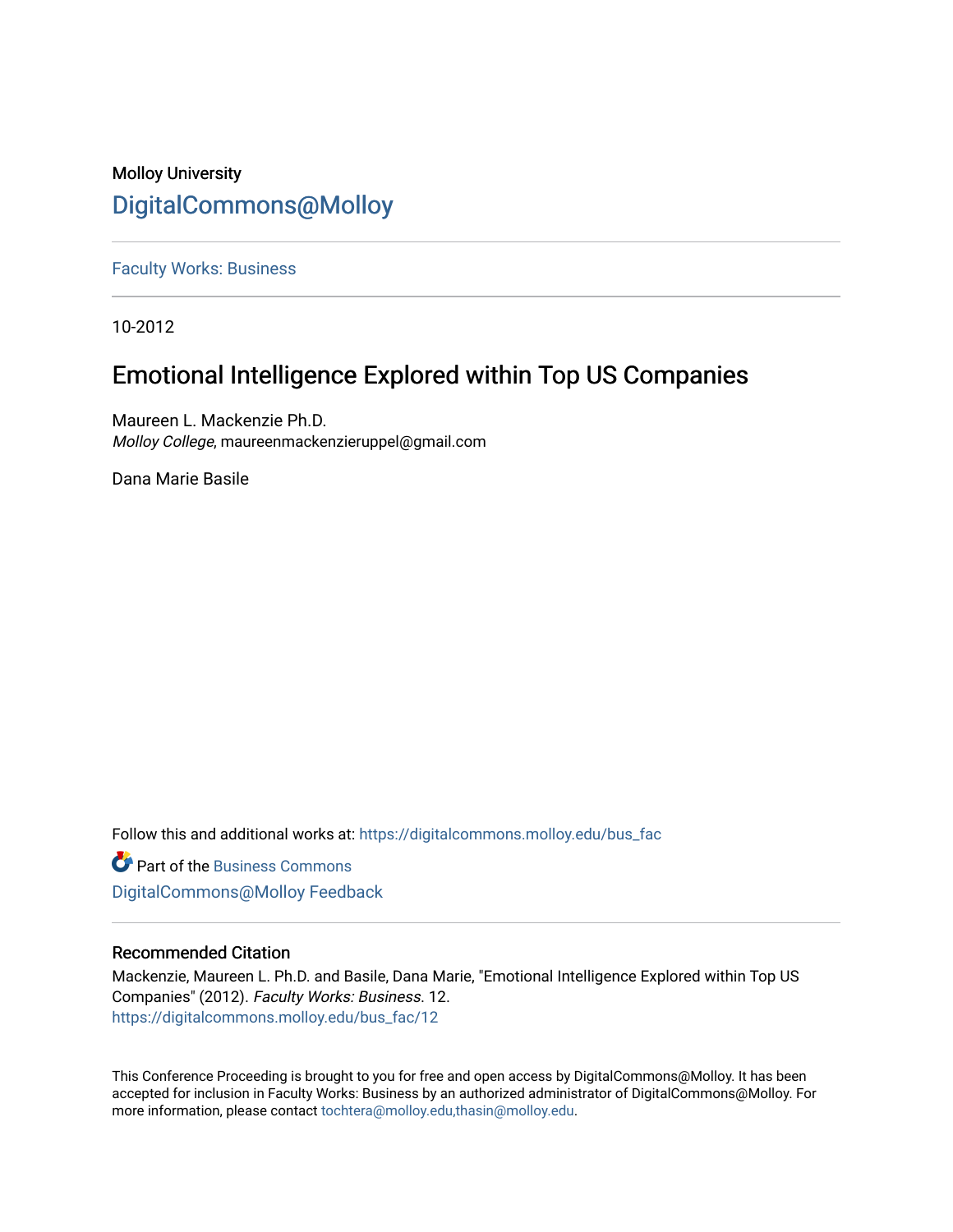# **Emotional Intelligence Explored within** *Top* **US Companies**

**Dana Marie Basile** Dowling College 631-512-6977 Dana.basile@didit.com

#### **ABSTRACT**

The purpose of this study was to explore the relationship between applied emotional intelligence and employee retention. This is a multi-method study using published research as secondary data. The results suggested that top US companies recognize the value of their employees and institute programs that induce feelings of being cared for.

#### **1 INTRODUCTION**

Fortune 500 magazine annually publishes a list of the top 100 companies to work for in America. Who is on the list is secondary to *why* they are perceived as the best. What are the elements that make a company so desirable to work for that they receive thousands of applicants each year for a single position? Emotional intelligence, also known as Emotional Quotient (EQ), has emerged as a relevant explanatory factor in the management field. It focuses not only on leadership and the chain of command, but on the personal needs and perspectives of employees. This exploratory study considers the management practices that demonstrate value and embrace emotional intelligence. (McCooey, 2010). By looking into the influence of management and emotional intelligence and its effect on the workplace environment, insight can be gained into whether emotional intelligence does impact employee retention.

#### **2 LITERATURE REVIEW**

Kotter (2002) suggested the use of an eight step approach to institute change in the work environment. His underlying belief of what aids a company to get its employees motivated for change is that leadership needs to create a seefeel-change effect. This indicates that the employee must see the value of the change, feel the urgency of the change and then be a part of the change itself. These steps create an emotional attachment between the employees through the process of change. In order to successfully institute and then retain change and the resonating effects, employees must be a force within the transformation. Segal (1997) compares emotional intelligence also known as EQ or emotional quotient to the importance of IQ. The difference between the two, she explains, is that emotional intelligence is not a born trait. EQ can be improved with education, practice and awareness. IQ on the other hand is an inherited trait.

**Emotional Intelligence and Maslow's Hierarchy.**  Udechukwu (2009) detailed how the basic humanistic needs described by Maslow exist in the workplace. Job security, financial stability, and the need to belong and feel wanted transcend into all aspects of life, in. It is further explained

**Maureen L. Mackenzie** Molloy College 516-678-5000 x6884 MMackenzie@Molloy.edu

how the fulfillment of these basic needs can contribute to a lower turnover rate and higher employee retention.

**Employee Retention.** 81% of US companies declared that employee retention was an important business issue. It is suggested that employees tend to migrate to employers who can fulfill their needs. (McCooey, 2010). Contrary to popular belief, McCooey stated that high salaries are no longer the biggest motivator for employees to stay or leave a job; the number one reason why people leave jobs is that they don't feel appreciated by their employers. McCooey (2010, 2) incorporates a Theory Y aspect of management that gives employees more room for creative freedom and empowerment. McCooey suggests that the retention of employees starts with the hiring process. McCooey (2010) describes a process called: Employee Imprinting where new hires are introduced into the company in a way that demonstrates the company's core values and beliefs.

**Employee Turnover.** McCooey (2010) stated, that the conservative cost of replacing one employee is 1.5 times the annual salary of the employee. Carsen (2002), indicated that the number could actually be higher, stating that it can cost up to 200% of the employee's salary to replace the employee. Carsen (2002) stated that the 25 best companies of America have a voluntary turnover rate of 7.5% as compared to the non-best companies that produce a turnover rate of about 11.8%.

#### **3 RESEARCH METHOD**

Multiple qualitative methods were used to explore the three research questions, which are: (1) Who are the top companies in America to work for? (2) What are the emotionally intelligent factors that make these companies desirable to work for? (3) What is turnover and how does it affect a company both internally and externally? Content analysis was used to explore literature for relevant data.

#### **4 RESULTS**

#### **Who are the top companies in America to work for?**

Each year Fortune Magazine releases a list of their choices for the best working environments. Companies are ranked from 1-100 with the first position being the highest. (Fortune Magazine 100 Best Companies to Work for, 2011) Benefits can range from 100% paid healthcare, to onsite gyms, to lesser known policies such as gay-friendly workplaces. The companies are judged by their physical conditions as well as the intangible offers that are presented to employees as well such as healthcare (Best Benefits Perkfinder, 2011).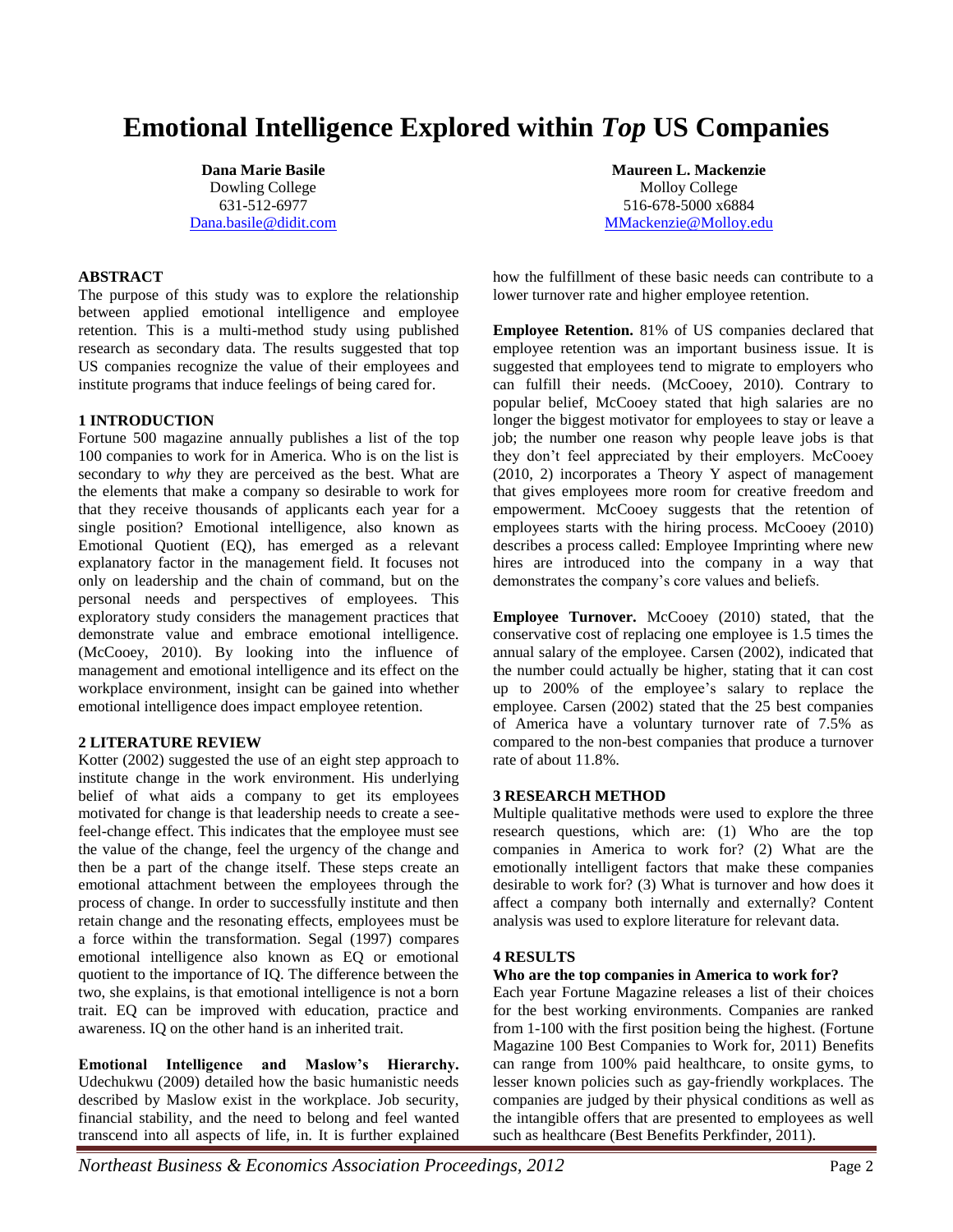The top ten compares are: (1) SAS (2) Boston Consulting Group, (3) Wegman's Food Market, (4) Google, (5) NetApp, (6) Zappos.com, (7) Camden Property Trust, (8) Nugget Market, (9) REI (Recreational Equipment Inc.), and (10) DreamWorks Animation SKG. (Fortune Magazine 100 Best Companies to Work for, 2011)

**SAS**, Statistical Analysis Software, is a business that specializes in the creation and maintenance of software that helps other companies predict and monitor trends and consumer habits. Born at North Carolina State University, the software company was first developed in 1976 with the intentions to help analyze research in agricultural studies. (SAS Institute Inc. *Products & Solutions*, 2011). Although SAS has been noted for its software, it has also been called attention to do to what is believed to be a superior work environment for employees (SAS Institute Inc. *About SAS*, 2011). SAS has comprehensive benefits offered to its employees. Many of them are extended to the family of employees as well.:

**Boston Consulting Group**. Created in 1963, the Group focuses its attention and expertise in the field of business strategy and advice (The Boston Consulting Group, 2011). BCG suggests that businesses encourage a stress-free creative environment to aid employees to reach full potential. BCG has used various methods themselves to help its own employees reach their creative peaks. (Von Oetinge, 2005). One of the ways in which this company encouraged an open creative environment was the incorporating poetry in the boardroom to help inspire employees and managers when faced with complex problems (Journal of Business Strategy, 2005). Boston Consulting Group offers benefits to its employees, including leave of absence, Part time hours, Work/Life balance programs, Training, and international opportunities to work abroad (Boston Consulting Group, *Working at BCG* 2011)

**Wegman's.** It is a family owned business with 77 stores in five states. Wegman's philosophy is creating the best environment for its employees so that they can then provide the best experience for its shoppers. They believe in respecting the earth and practice sustainability of the lands in which they harvest from. (Wegman's,*Company Overview,* 2011). Wegman's offers a variety of benefits, including career development and growth opportunities, competitve pay, health: dental, vision, Retirement plans including a 401(k), paid time off, scholariship opportunities, and adoption ssistance (Wegman's, *Benefits,* 2011)

**Google.** As the executive chairmain Eric Schmidt says,"The goal is to strip away everything that gets in our employees' way. We provide a standard package of fringe benefits, but on top of that are first-class dining facilities, gyms, laundry rooms, massage rooms, haircuts, carwashes, dry cleaning, commuting buses – just about anything a hardworking employee might want. (Google Jobs, *Benefits,* 2011, p. 1). With benefits programs from health to help adopting a child,

the Google team strives to of help to the employees so that the employees can be of great help to Google.

**NetApp.** This Internet Technology company specializes in information storage and management. It provides products and services to help businesses better manage its content and information. NetApp has over 150 offices worlwide and has a staff of over 11,000 employees (*Go Faster with NetApp* 2011). NetApp has a set of core values: Trust and Integrity, Leadership, Simplicity, Adaptability, Teamwork and Synergy (*Your Career At NetApp – Benefits,* 2011). Some of the simple perks of NetApp are free bagels on Fridays, free fruit on Tuesdays and bonuses that can reach over 20,000 dollars a year (CNN Money- Fortune Magazine*,* 2011). NetApp offers benefits to its employees some of which include health, dental and vision Insurance, savings and financial programs, work-life programs, income protection programs, discounts to various resorts, financial training and travel assistance (NetApp, 2011)

**Zappos.com.** This online retailer was originally known for selling shoes but in recent years has ventured into selling clothes and accessories. The Zappos site states, "The Zappos Family has a fun and creative environment where living by our Core Values is the name of the game." (Zappos.com*,* 2011). Those core values include (1) deliver WOW through service, (2) embrace and drive change, (3) create fun and a little weirdness, (4) be adventurous, creative, and openminded, (5) pursue growth and learning, (6) build open and honest relationships with communication (7) build a positiive team and family spirit, (8) do more with less, (9) be passionate and determined, and (10) be humble (Zappos.com*,* 2011). Fortune Magazine explained that Zappos.com was a favorable workplace in part due to the free lunches and vending machines. Also are the quirky atmosphere and the presence of a free life coach. *(CNN Money- Fortune Magazine, 2011).* Zappos.com also offers an array of benefits which include Medical (Cigna), Dental (Delta), Life Insurance (Hartford), Vision, Paid Time Off (vacation and sick time), Flex Spending Account, Onsite Wellness Services, Pet Insurance , Car Pool Program, Nursing Room for new mothers, Monthly Outings, and Free breakfast and snacks (Zappos.com, *Zappos*, 2011)

**Camden Property Trust.** This real eastate company, based in Houston TX, was founded in 1982. The company website explains the core values that standardizes the 1800 employee staff countrywide: "We demonstrate our commitment to Camden's values through our actions. The person in charge must set the standard" (Camden Property Trust, 2008). The core beliefs that Camden expects its management to exemplify include: Lead by example, Always do the right thing, Have fun, Team players, are People driven,Act with integrity, Results oriented, Work smart, and be Customer focused (Camden Property Trust, 2008). Camden employees are offered benefits that range from a 401(k) plan to two no cost medical plans. Employees also are entitled to discounts on apartments as well as stipends for education assistance (Camden Property Trust, 2008). Camden explains what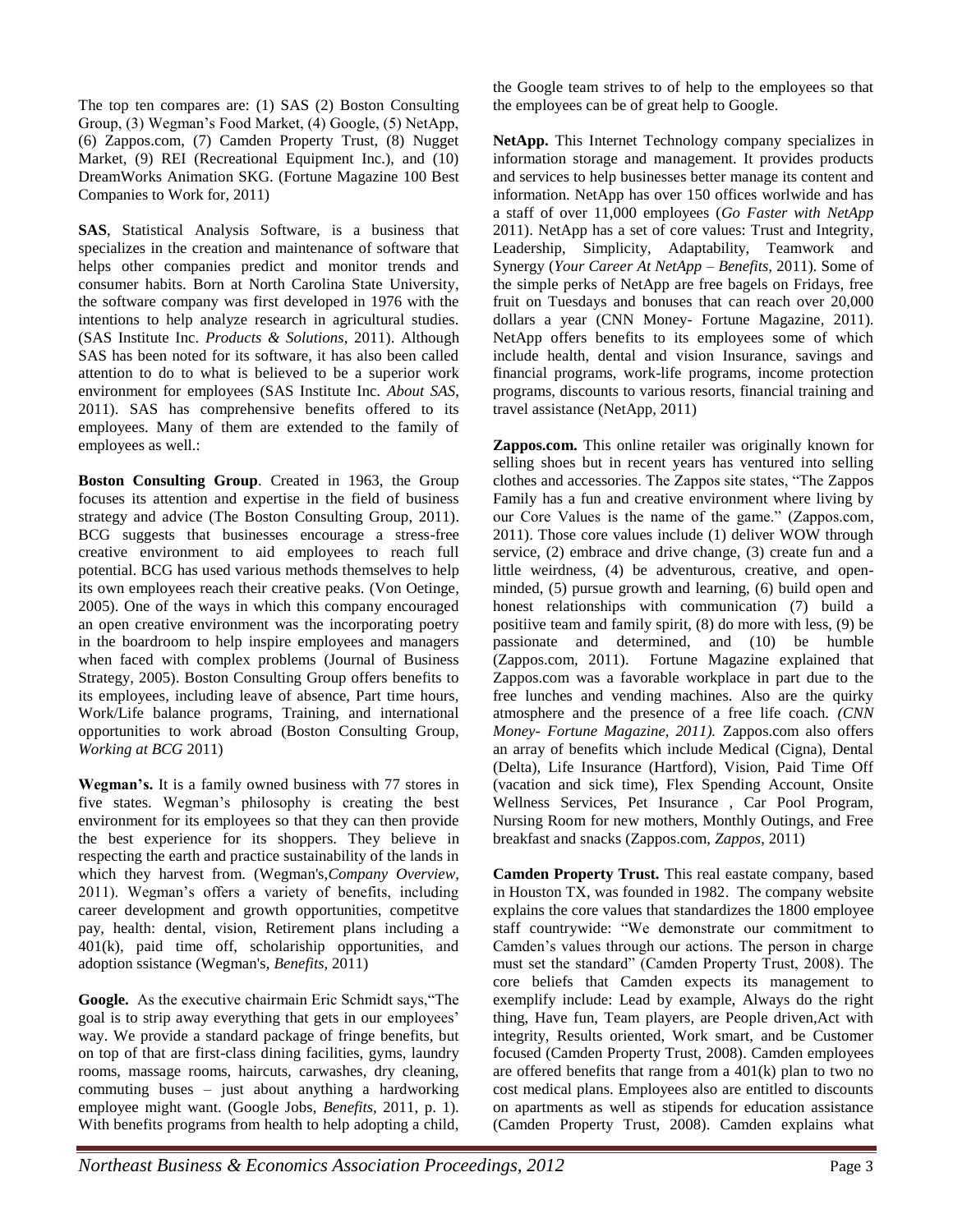employees can expect from their daily lives, which include feeling appreciated. (Camden Property Trust, 2008)

**Nugget Markets.** The first Nugget Market was opened by a father and son William and Mack Stille in 1926 in California. Between the 1920-1940's they helped to create new advances to the food industry by instituting concepts such as refrigerated produce cases, checkstands with the power belts and an entire department dedicated to meats. In the more recent years they have added in-house chefs, european style bakeries and a larger wine selection. The current CEO, Eric Stille is the grandson of Mack Stille (*Nugget Market History*, 2011). Nugget Market offers a comprehensive benefits package to eligible full time and part time associates, which include: Comprehensive Health Benefits, Retirement Plan, 401(k) with a company match, a profit-sharing plan contribution, Life Insurance up to \$60,000, Long-Term Disability: Pays up to 60 percent of pre-disability income, Flexible Work Schedule, Paid Time Off, and Vacation up to five weeks per year (Nugget Market, *Nugget Market Jobs,* 2011; Goldschmidt, 2006). CEO, Eric Stille stated that 'while he is "ecstatic" about the recognition that obviously "means a lot to all of us...the goal is not just to make the list," but rather "to give our valued associates an exceptional workplace" (*Nugget Market Moves Up To No. 12 On Fortune's '100 Best' List*, 2008, 1).

**REI.** The Company was created in 1938 by mountaineer Lloyd Anderson when he had a need for an ice axe to assist him in climbing expeditions. When he couldn't find one locally he and his wife decided to open a store that could fulfill those needs for others. Along with 21 other climbers, they opened a makeshift outdoor gear co-op. Initially they sold only gear to help those with their outdoor adventures but have since moved on to also making apparel and various other pieces of equipment (*The REI Story,* 2011). In a statement on its company website REI explains its respect for the employees and the environment (REI, *REI's Culture and Values,* 2011, p. 1). REI believes in having a a set of core values which include: Authenticity, Quality, Service, Respect, Integrity, and Balance (REI, *REI's Culture and Values,* 2011). Benefits include competitive pay, comprehensive beneifits, Incentive pay that goes on a sliding scale depending on meeting individual, department, and company goals. Both full time and part time are eligible.

**DreamWorks.** The last company of the top ten is DreamWorks Animation SKG, which was founded in 1994 by Spielberg, Katzenberg and Geffen. Spielberg already had an animation studio so was able to bring in many artists to the new production company. In 2000 they made DreamWorks Animation SKG, a division of DreamWorks that would focus solely on the animation parts of films (Dreamworks Animation SKG, 2011). For the Glendale corporate offices had ponds and olive trees for a relaxing area for their employees' outside lunches. The Redwood building offers a view of the city and the mountains surrounding it. Other on-site amenities include a foosball and pool table in the game room as well as video games and a large flat screen TV to play them on (Dreamworks Animation SKG, *Where We Work,* 2011). DreamWorks offers a variety of perks to its employees. Often the company will arrange special "outings" for employees such as art shows, craft fairs, movie screenings and friends and family lunch days. In an act to inspire its creative department, DreamWorks will invite industry leaders to the studios to speak to employees and answer questions they may have to help them do their jobs better. One of the recent visitors was Martin Scorsese (Dreamworks Animation SKG, 2011).

#### **5 ANALYSIS AND DISCUSSION**

#### **What Employees Seek in an Employer**

In the book Keeping Good Employees on Board, McCooey (2010) describes the five traits in a job that employees crave: 1. To know that their employer cares about them

- 2. To have the opportunity to grow and develop
- 3. To work within a culture that is respectful and supportive
- 4. To have balance between work and life
- 5. Have positive at work relationships

The various traits could be said to fulfill an emotional desire within an employee. According to Maslow's Hierarchy there are certain levels of needs that each person desires to be satisfied in order to reach a true point of happiness (Udechukwu, 2009). Upon inspection of the above traits that employees look for in a potential job and the levels of hierarchy in Maslow's theory, a parallel may be suggested. What a person needs in life to be happy and what they need in work to be happy may have much in common. Work happiness and life happiness can also impact one another.

Maslow's hierarchy includes needs that could be considered emotionally motivated. To reiterate the needs, they are:

- **Physiological**: Breathing, food, sex, water
- **Safety**: Shelter, resources, employment
- **Love/Belonging**: Family, friends, intimacy
- **Esteem**: confidence, achievement, respect and approval
- **Self- Actualization**: lack of prejudice, acceptance of fact, morality (Udechukwu, 2009).

Many of these needs can be eased and fulfilled by the workplace. For example, the need for safety includes the assurance of employment, which produces a paycheck which translates into shelter and food. Another example could be love and belonging. To have the ability to connect and make friends can make an employee feel accomplished. The need for esteem can be achieved by feeling respected by others, perhaps most importantly their superiors. If a manager continues to encourage and reward an employee for their good work, the employee will continually feel motivated to do well so that they can continue to receive praise.

In relation to McCooey's theory of the five traits an employee seeks in an employer, a link also exists to Maslow:

- To know that their employer cares about them *(Esteem)*
- The opportunity to grow *(Self- Actualization)*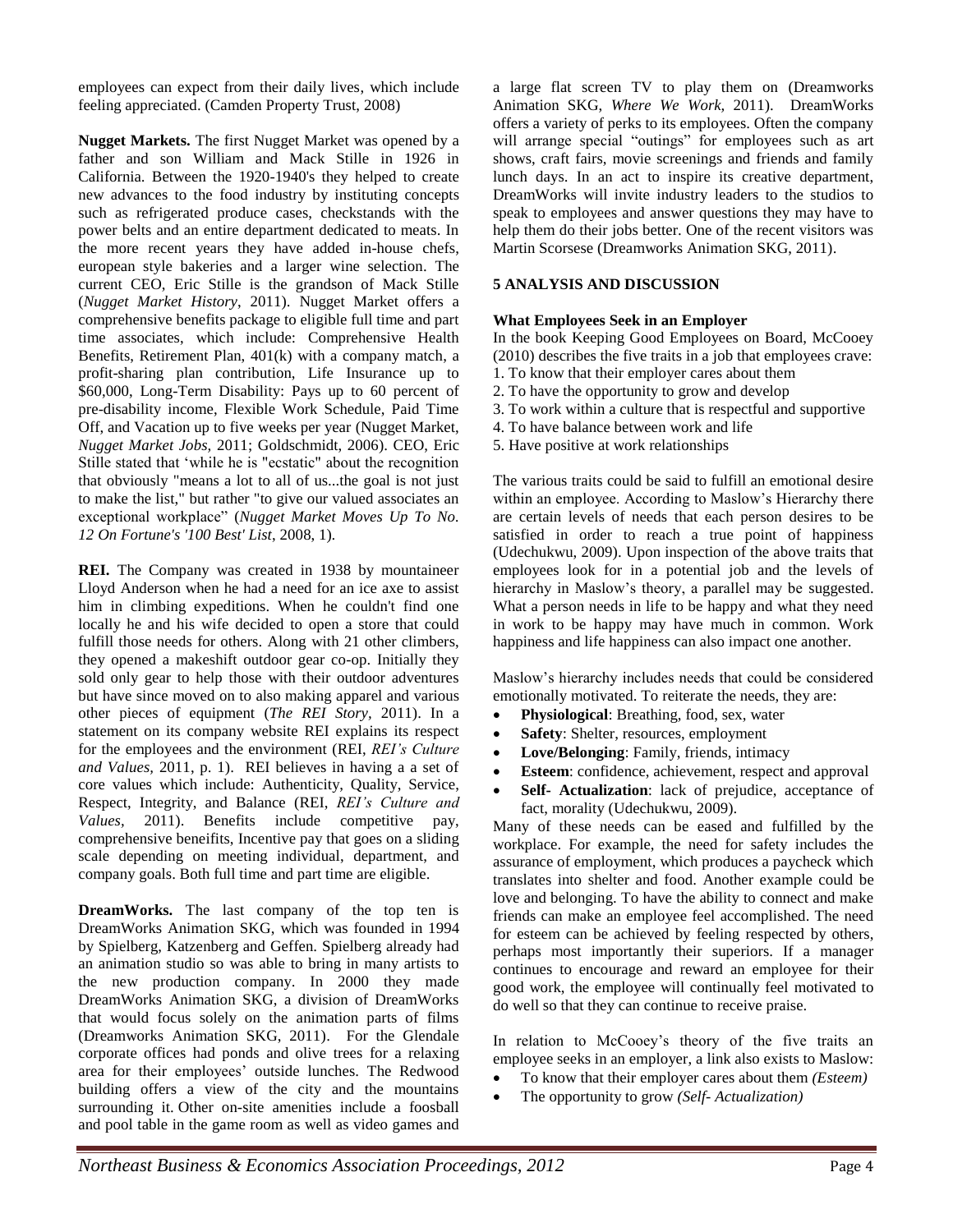- To work in a culture that is respectful and supportive *(Esteem and Love/Belonging)*
- To balance work and life *(Safety and Love/Belonging)*
- To have positive work relationships *(Love/Belonging)*

Using specific motivational techniques is suggested as a reason for employee retention. Carsen (2002) reiterates the belief of Cynthia Berryman-Fink and Charles B. Fink in what employees are motivated by. They state that employees will be motivated by at least one of seven desires: (1) Achievement, (2) Power, (3) Affiliation, (4) Autonomy, (5) Esteem, (6) Safety and Security, and (7) Equity

Much like the possible relationship between McCooey's five traits that employees look for, the above motivations could also have a relationship to Maslow's needs. This theory would suggest that employees are motivated to do well due to underlying emotional needs at work. Below is the list again with the suggested connection to the Maslow need.

- Achievement *(Esteem)*
- Power *(Self- Actualization)*
- Affiliation *(Love/belonging)*
- Autonomy *(Safety)*
- Esteem *(Esteem)*
- Safety and Security *(Safety)*
- Equity *(Esteem)*

The needs of Maslow's Hierarchy can be fulfilled by benefits that a company offers its employees as well. Often employees can feel anxious if they are not offered the proper benefits. Many of the employers that were listed on the topten list provide its employees health benefits at little to no cost. Most offer medical as well as dental, vision, life insurance and retirement packages and services that can help employees plan for the future.

Below is a matrix comprised of the information found in the results sections pertaining to the benefits that the top companies offer its employees. Most of the companies offer basic comprehensive benefits such as health care, dental and vision; however many of the companies go above and beyond with offering additional assistance and benefits.

Often businesses create and promote a mission statement to entice potential consumers to invest their money and loyalty within the company. All of the top ten companies stated that core values exist and are expressed to the employees. Those core values can act as internal mission statements, presented with the purpose to continually inspire and renew the employee's faith in the internal missions of the company. Due to the brain's Limbic system that aids in determining the emotions of a person depending on the emotions that are in their surrounding environment, therefore the placing of these mottos or sheer presence can help employees to feel encouraged and inspired on a daily basis.

#### **Resonance and Dissonance**

Resonance is considered something that every leader and company should strive to have in its organization. Resonance, according to Goleman et al. (2004), is when leaders drive emotions positively. When leaders and managers incorporate emotions to create a positive impact on their staff, they tend to bring out the best in everyone. This effect could be created by positive motivators, encouraging employees creative freedom or simply, having empathy. The opposite of resonance is called dissonance; this is when leaders undermine the emotional foundations that allow people to excel. The presence of dissonance can be stunting for creative growth and development and can be detrimental for a company and their employee retention.

Many of the companies included on the top ten list help to induce resonance internally. The majority of the companies including REI, Camden and Zappos.com have mission statements that ensure a common denominator among all. This commonality provides a feeling of unity and comfort as well as the common goal that everyone will strive for.

Other ways that the top companies try to create resonance is to give its employees freedom. Various companies offer work-life balance programs to help employees maintain a less stressful life. Google is a company that has used this technique in the past. They offer their employees an on-site daycare to help with balancing family and work. Google also

SAS, Wegman's and REI offer its employees Adoption Assistance, which aids financially and also may offer additional time for the adoption proceedings. Included in the benefits matrix are "Core Values" because they have a large impact on

|                        | <b>Health</b> | <b>Dental</b> | <b>Vision</b> |   |   | Retirement Life Ins. Adoption Assistance Work-Life |   | On-Site Meals PTO Fitness Plan Child Care |   |   |   | <b>Core Values</b> |
|------------------------|---------------|---------------|---------------|---|---|----------------------------------------------------|---|-------------------------------------------|---|---|---|--------------------|
| SAS                    | X             | Χ             | Χ             | X | X | X                                                  |   |                                           | X | x |   | X                  |
| <b>BCG</b>             | X             | Χ             | X             | X |   |                                                    | X |                                           |   |   |   | X                  |
| Wegman's               | X             | Χ             |               | X |   | х                                                  |   |                                           | X |   |   | X                  |
| Google                 | X             | X             | X             | X | X |                                                    |   | х                                         | X |   | X | X                  |
| NetApp                 | X             | Χ             | X             | X |   |                                                    | X |                                           | X |   |   | X                  |
| Zappos.com             | X             | Χ             | Χ             | X | X |                                                    |   |                                           | X |   |   | X                  |
| <b>Camden Property</b> | X             | X             | X             | X |   |                                                    |   |                                           | X |   |   | X                  |
| <b>Nugget</b>          | X             | X             | X             | X | X |                                                    |   |                                           | X |   |   | X                  |
| REI                    | X             | Χ             | X             | X | X | X                                                  | X |                                           | X |   |   | X                  |
| <b>DreamWorks</b>      | X             | Χ             | X             |   |   |                                                    | X | X                                         | X |   |   | X                  |
|                        |               |               |               |   |   |                                                    |   |                                           |   |   |   |                    |
|                        |               |               |               |   |   |                                                    |   |                                           |   |   |   |                    |

the employees. Referring back to the literature review, Goleman et al (2004) explored the brain's reaction to emotions within the Open Loop Limbic System. This system dictated that the emotions humans feel are often determined by the emotions being expressed by others surrounding you.

offers a lot of creative freedom; they encourage their employees to work on projects outside of the company even during company time. They believe that this freedom helps them to become innovators and bring new and fresh ideas to the workplace more often since they are not inhibited by rules and structures (Google, *Corporate Information*, 2011).